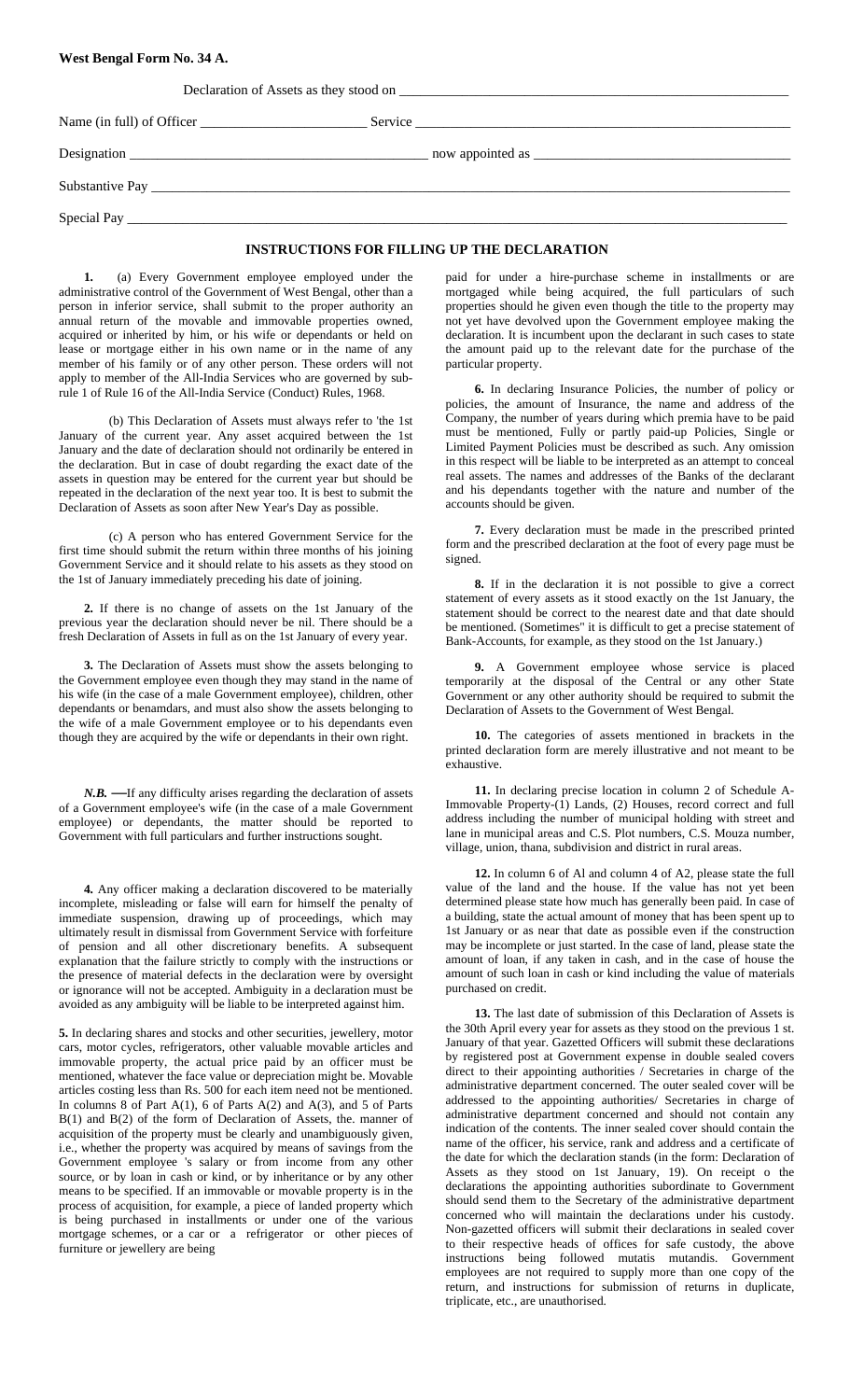# **A—Immovable Property**

# **(1) LANDS**

| Serial<br>No.<br>1 | Precise<br>location<br>2 | Area<br>3 | Nature<br>of land<br>$\overline{4}$ | Extent<br>of<br>interest<br>5 | Value<br>6 | In whose name (wife,<br>child, dependant, other<br>relation or benamdar)<br>the asset is | Date and<br>manner of<br>Acquisition<br>8 | Remarks<br>9 |
|--------------------|--------------------------|-----------|-------------------------------------|-------------------------------|------------|------------------------------------------------------------------------------------------|-------------------------------------------|--------------|
|                    |                          |           |                                     |                               |            |                                                                                          |                                           |              |
|                    |                          |           |                                     |                               |            |                                                                                          |                                           |              |
|                    |                          |           |                                     |                               |            |                                                                                          |                                           |              |

# **(2) HOUSES**

| Serial<br>No. | Precise<br>location<br>$\boldsymbol{2}$ | Extent of<br>interest<br>3 | Value<br>$\overline{4}$ | In whose name (wife, child,<br>dependant, other relation or<br>benamdar) the asset is<br>C | Date and<br>manner of<br>Acquisition<br>6 | Remarks |
|---------------|-----------------------------------------|----------------------------|-------------------------|--------------------------------------------------------------------------------------------|-------------------------------------------|---------|
|               |                                         |                            |                         |                                                                                            |                                           |         |
|               |                                         |                            |                         |                                                                                            |                                           |         |
|               |                                         |                            |                         |                                                                                            |                                           |         |
|               |                                         |                            |                         |                                                                                            |                                           |         |

# **(3) IMMOVABLE PROPERTIES OF OTHER DESCRIPTION**

(Including mortgages and such other rights)

| Serial<br>No.<br>$\bf{I}$ | Precise<br>location<br>$\overline{2}$ | Extent of<br>interest<br>3 | Value<br>$\overline{4}$ | In whose name (wife, child,<br>dependant, other relation or<br>benamdar) the asset is<br>C | Date and<br>manner of<br>Acquisition<br>6 | Remarks<br>7 |
|---------------------------|---------------------------------------|----------------------------|-------------------------|--------------------------------------------------------------------------------------------|-------------------------------------------|--------------|
|                           |                                       |                            |                         |                                                                                            |                                           |              |
|                           |                                       |                            |                         |                                                                                            |                                           |              |
|                           |                                       |                            |                         |                                                                                            |                                           |              |
|                           |                                       |                            |                         |                                                                                            |                                           |              |

*Signature of Declarant* ……………………………………………